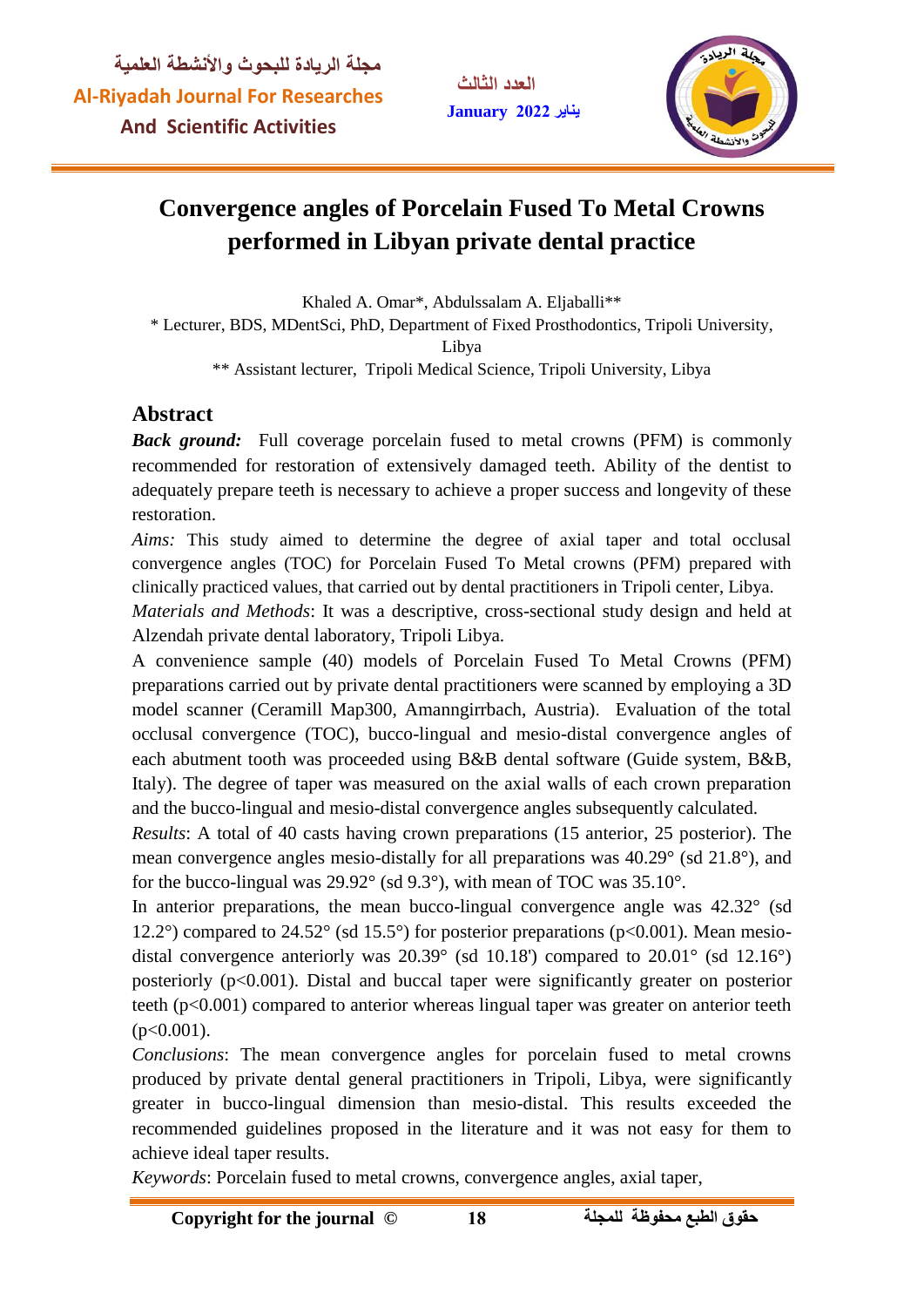**العدد الثالث يناير January**



## **Introduction**

The preparation design is guided by five principles: preservation of tooth structure, retention and resistance, structural durability, marginal integrity, and preservation of the periodontium. For a restoration to have longevity in the oral cavity, a preparation should have retention and resistance form. The concept of retention form refers to the ability of a restoration to resist forces along the long axis, or path of insertion, of the tooth. Resistance form works in tandem with the concept of retention. Resistance form prevents dislodgement of the restoration under occlusal forces directed in an apical or oblique direction (Shillingburg *et al*

Convergence angle is one of four operator-controlled factors in tooth preparation that influence retention/resistance. *Taper* is the angle between one axial wall of the preparation and the long axis of the preparation. *Convergence angle* is defined as the angle between two opposing axial walls of a preparation and equals the sum of the taper of two opposing axial walls**.** The degree of taper and the convergence angle are thus interrelated to each other.

The retention of a single crown relies on several factors, such as the height of the preparation, surface texture, the method of placement (cemented or bonded), the closeness of fit, and the axial taper of the preparation walls. The total occlusal convergence angle (TOC), however, represents the most fundamental factor contributing to retention of crownwork and is the angle formed at the intersection of tapers between two opposite axial walls in a given plane (1). Achieving axial preparation walls that are as parallel as possible will enhance retention but this can be hindered by various factors, including visibility, accessibility, location and anatomy of the tooth (Ohm E *et al.,*

Jorgensen (1955) investigated the relationship between retention and axial wall taper, and noted that retention increased as convergence angle decreased. He recommended an ideal convergence of 5° but also advised some degree of axial convergence was necessary to ensure full seating of cast crowns.

In general, full coverage cast preparations are recommended to have  $10^{\circ}$  to  $20^{\circ}$  of total occlusal convergence with a minimal height of 4mm for molars and 3mm for other teeth (Goodacre *et al*., 2001). Further researches led to the conclusion that 16° was the optimal convergence angle, because a 22° convergence provided inadequate resistance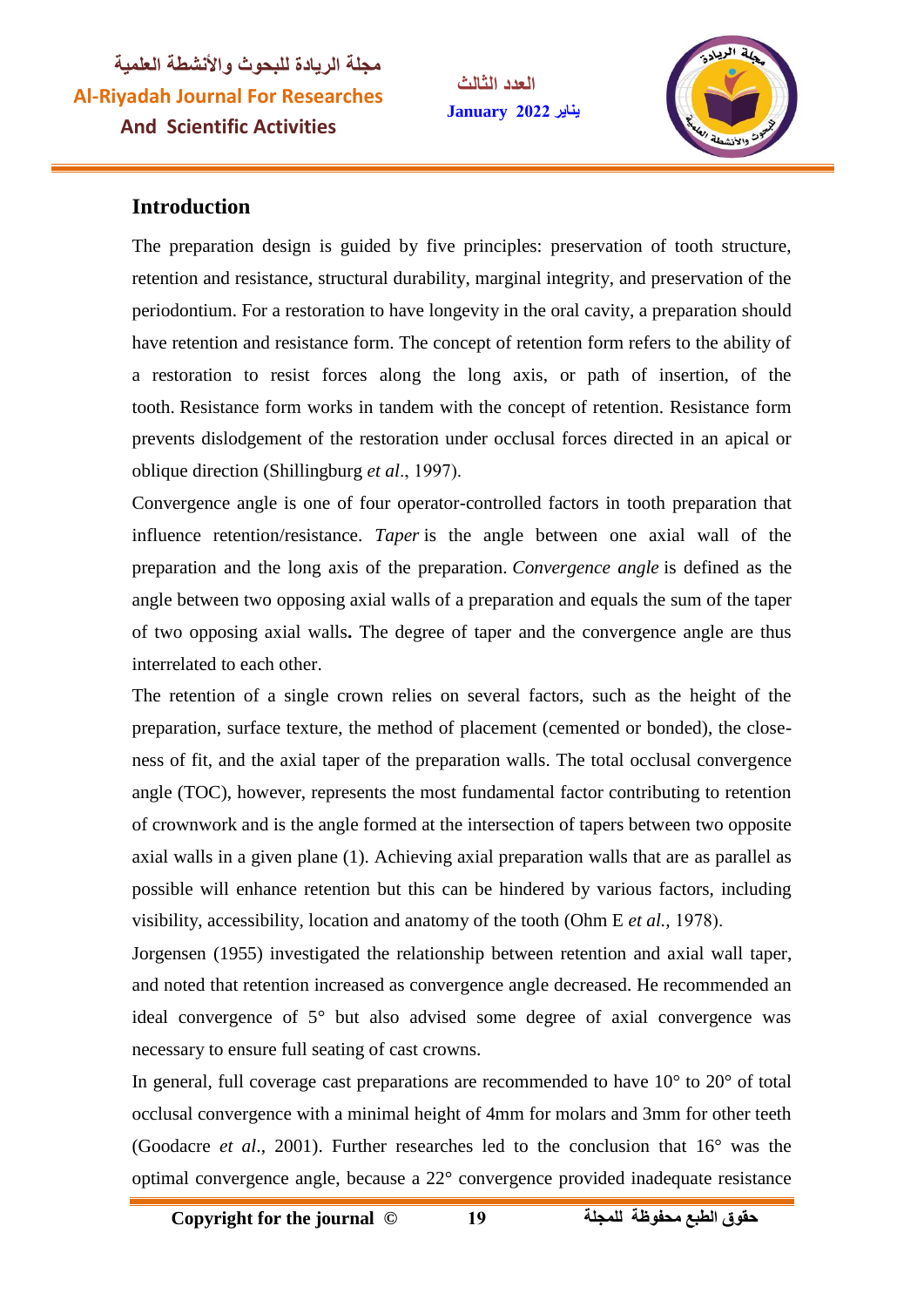**العدد الثالث يناير January**



and a 10° convergence did not significantly increase retention (Shillingburg *et al*., 2012; Dykema *et al*., 1986; Dodge *et al*., 1985). These early publications focused on retention of cemented metal-ceramic crowns but with the introduction of all-ceramic crowns that are bonded rather than cemented, a greater degree of taper has been accepted. Thus a total occlusal convergence angle of 20° was found not to affect internal fit of zirconia copings for all-ceramic crowns (Beuer *et al.*, 2008). Also a  $12^{\circ}$  preparation angle, presumably axial taper, for zirconia copings resulted in the best precision of fit compared to 4° or 8° tapers and had no influence on marginal adaptation (Zidan *et al* **.** The use of adhesive luting resin enhanced the retention values by 20% at 24° taper compared to the retentive values of conventional cements at 6° taper (Ayad *et al* **.**

Crown retention using three different tapers  $(5^{\circ}, 12^{\circ}, 25^{\circ})$  and 4 types of lute: zinc phosphate cement, glass ionomer cement, or adhesive resin (Panavia 21 and C&B-Meta-bond) found that the best retention was obtained when complete metal crowns were cemented with adhesive resin cements, regardless of tooth preparation taper (Ayad *et al*

The quality of metal-ceramic crown preparations were assessed by studies that provided privately in the Middle East and found that the TOC angles were higher than recommended with the highest recorded value being 38.2° for mesio-distal convergence on molars (Al-Dwairi *et al.*, 2015; Al-Moaleem *et al.*, 2015). There have been no studies conducted to assess the convergence angle on PBC preparations in country of Libya.

This study **aimed** to determine the degree of taper and total occlusal convergence angle on casts of teeth prepared for porcelain fused to metal crowns by private dental practitioners in Tripoli center, Libya.

Statistical analysis was performed using SPSS v20, Differences in the convergence angle and axial wall taper values between two groups of teeth (anterior vs. posterior; maxillary vs. mandibular) were tested by independent sample t-test with statistical significance set at  $p<0.05$ .

#### **Materials and Methods**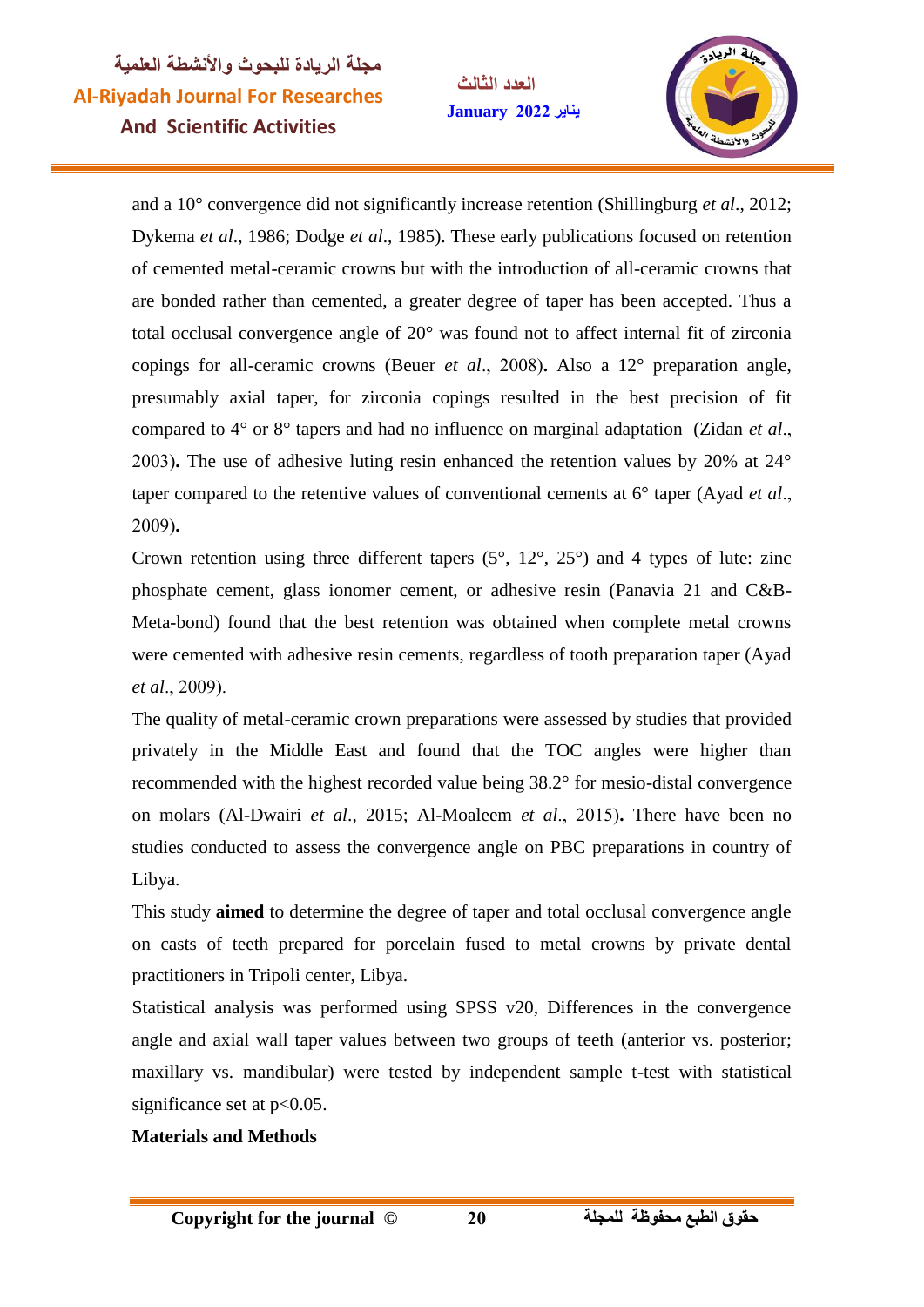**العدد الثالث يناير January**



This was a descriptive, cross-sectional observational study of the convergence angles conducted at Alzendah dental Laboratory, Tripoli, Libya. A sample of 40 crown preparations models of patients were collected in order to achieve the objectives of the study. Data were collected retrospectively using convenient sampling technique from die stone casts after delivering crown to the patients. We included crown preparation models of anterior, premolars, and molars from both arches (maxillary and mandibular) of full coverage crowns prepared by dental practitioners in private practice with at least three years of post-graduate experience under normal clinical condition. The dentists did not know when the casts were to be examined and privacy of patients and dentists was maintained. Local Research Ethics approval from Ministry of health was gained (Ref 345, 2020). The dies models were randomly selected, having crown preparations were obtained in January 2020 from one of the largest dental laboratory, Alzendah dental laboratories in Tripoli center, Libya.

The study was conducted at Alzendah dental Laboratory, Tripoli-Libya. All prepared teeth impressions were poured with Type IV super hard stone, Moldarock Royal, Moldastone ( Kulzer , Germany). Then, Master cast models were mounted on square shaped hard wax block to stabilize in a fixed vertical position on horizontal table with white background. Then they were scanned by employing a 3D model scanner (Ceramill Map300, Amanngirrbach, Austria). Evaluation of the total occlusal convergence (TOC), bucco-lingual and mesio-distal convergence angles of each abutment tooth was proceeded using B&B dental software (Guide system, B&B, Italy). In addition, the axial wall tapers for each preparation mesially, distally, buccally and lingually were measured. The standardized reference axes were the mid lines on each surface as determined by the software, which made a plane slice through the image perpendicular to an occlusal grid reference (Figure 1). The formulae to determine the total convergence angle and the axial wall taper are as follows:

1. Total convergence angle, is the angle formed when the two lines along the axial wall inclinations meet, either in bucco-lingual or mesio-distal distal cross sections (Figure 2). 2. Axial wall taper, is the angle of the axial inclination in relation to the horizontal plane - 90°, which represents the point where the taper inclination started from the vertical plane (Figure 3).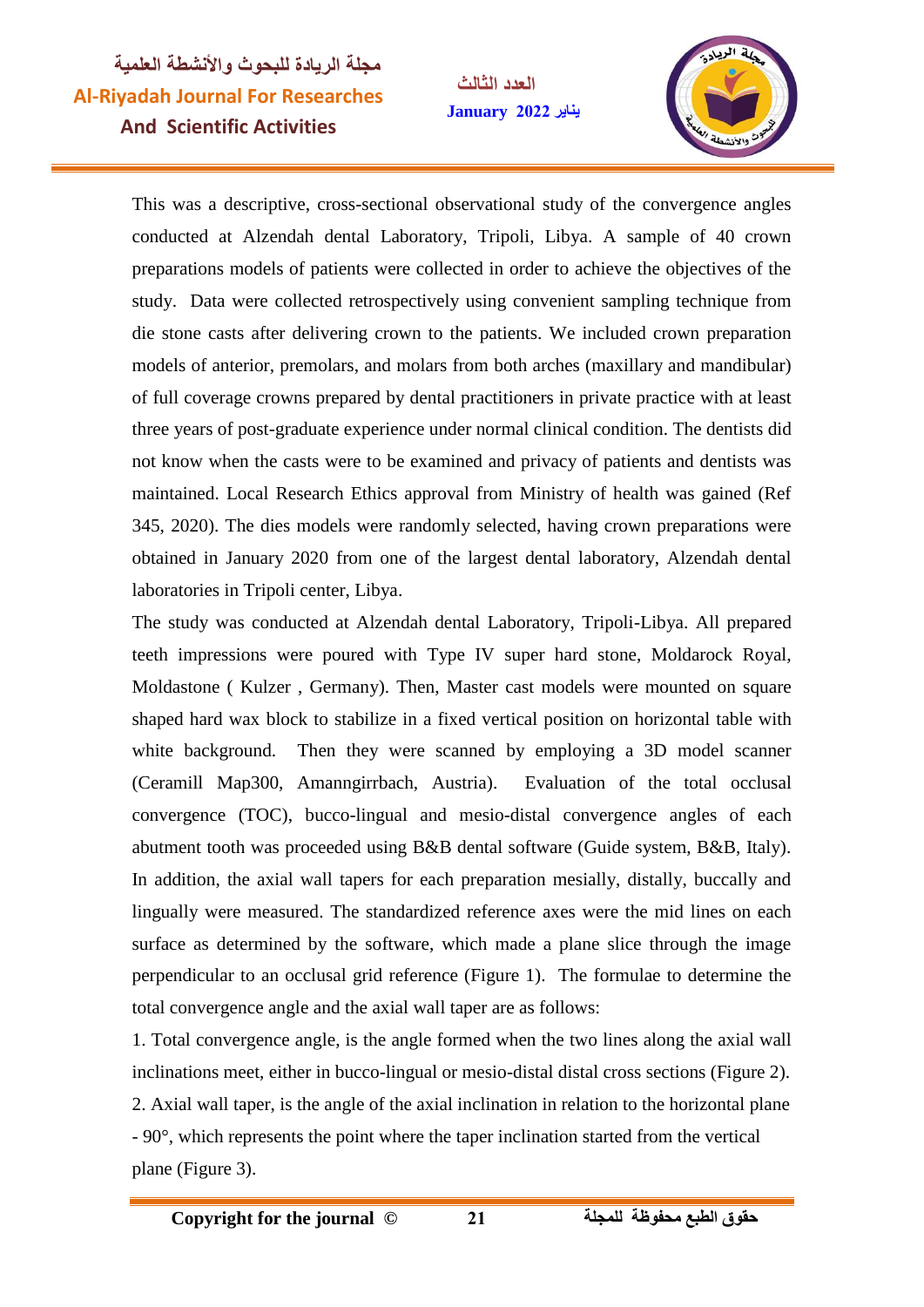**العدد الثالث يناير January**





**Fig. 1**: Scanned image of lower first molar showing mid-bucco-lingual plane for subsequent angle measurement on image as shown in next figures.



Fig. 2: Determination of total occlusal convergence angle on lower molar. Buccal inclination in relation to horizontal plane= 110°. Lingual inclination in relation to horizontal plane=  $102^\circ$ . Total convergence angle bucco-lingually = 32.44.



Fig.3: Determination of 37.64°convergence angle on up-per incisor from labial taper at 103° and palatal taper at 114.87°.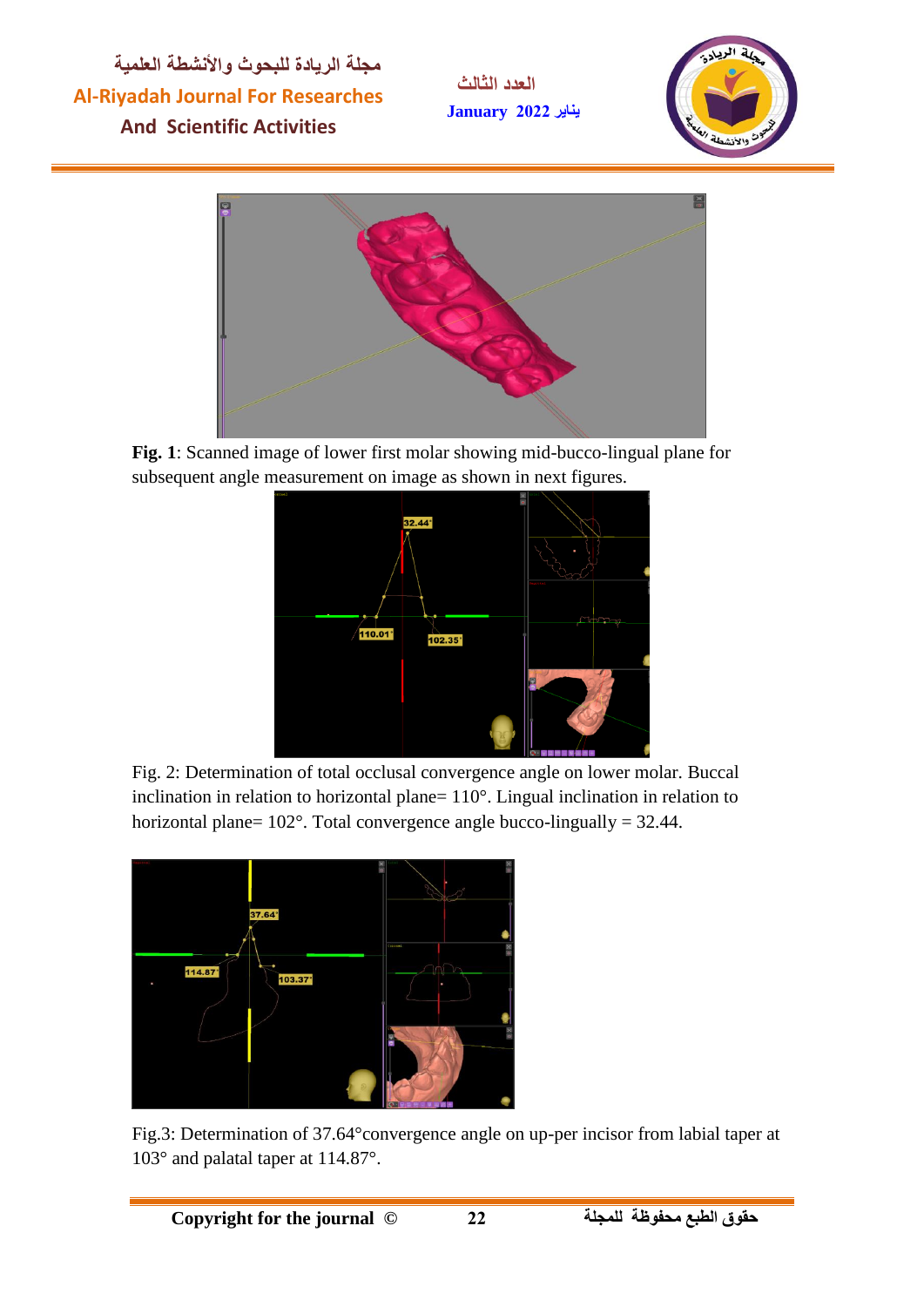**العدد الثالث يناير January**



#### **Table 1: Mean values for convergence angle and axial wall taper angle on all crown preparations.**

| Pr spurumomo          |       |    |                       |                       |                       |                        |                                |                            |
|-----------------------|-------|----|-----------------------|-----------------------|-----------------------|------------------------|--------------------------------|----------------------------|
| Numbers of<br>samples | Tooth |    | Mesial<br>Axial taper | distal<br>Axial taper | Buccal<br>Axial taper | Lingual<br>Axial taper | <b>BL</b> Convergence<br>angle | MD Convergence<br>angle    |
| 1                     | 6     |    | $96.49^{\circ}$       | $95.43^{\circ}$       | $99.29^{\circ}$       | 108.08 <sup>o</sup>    | $27.41^{\circ}$                | $24.53^{\circ}$            |
| $\mathfrak{2}$        |       | -1 | $100.33^{\circ}$      | $101.29^\circ$        | $97.15^{\circ}$       | 142.16 <sup>o</sup>    | $53.62^{\circ}$                | $27.85^{o}$                |
| $\mathfrak{Z}$        | 2     |    | $98.11^{\circ}$       | $103.35^{\circ}$      | $97.34^{o}$           | $99.11^{\circ}$        | $20.71^{\circ}$                | $25.76^{o}$                |
| $\overline{4}$        |       | 2  | $97.66^{\circ}$       | 95.43 <sup>o</sup>    | 98.57 <sup>°</sup>    | 89.92 <sup>o</sup>     | $21.62^{\circ}$                | $16.84^{\circ}$            |
| 5                     |       | 5  | 98.12 <sup>o</sup>    | $101.86^{\circ}$      | $102.53^{\circ}$      | $95.76^{\circ}$        | $22.20^{\circ}$                | $24.04^{\circ}$            |
| 6                     | 6     |    | 107.99 <sup>o</sup>   | $106.26^{\circ}$      | 100.08 <sup>o</sup>   | $103.66^\circ$         | 28.83 <sup>o</sup>             | $39.25^{o}$                |
| $\boldsymbol{7}$      | 6     |    | $92.71^\circ$         | 102.59 <sup>o</sup>   | $109.13^{\circ}$      | $84.19^{0}$            | $16.01^{\circ}$                | 19.01 <sup>o</sup>         |
| 8                     | 4     |    | 99.76 <sup>o</sup>    | 98.27 <sup>0</sup>    | 84.85 <sup>°</sup>    | 97.88 <sup>o</sup>     | $10.74^{\circ}$                | $17.95^{o}$                |
| 9                     | 6     |    | $100.35^{\circ}$      | 117.31 <sup>o</sup>   | 95.96 <sup>o</sup>    | 95.78 <sup>o</sup>     | $17.75^{o}$                    | 37.88 <sup>o</sup>         |
| $10\,$                | 4     |    | $96.79^{\circ}$       | $95.84^{o}$           | $97.64^{\circ}$       | $103.72^{\circ}$       | $18.60^{\circ}$                | $18.66^{\circ}$            |
| 11                    | 5     |    | $100.41^\circ$        | $93.52^{\circ}$       | $102.35^{\circ}$      | $107.75^{o}$           | $23.81^{\circ}$                | $18.25^{\circ}$            |
| 12                    |       | 2  | $97.65^{\circ}$       | $97.26^{\circ}$       | 102.48 <sup>o</sup>   | $117.55^{\circ}$       | $39.45^{\circ}$                | $17.41^{\circ}$            |
| 13                    | 5     |    | $96.72^{\circ}$       | $95.82^{\circ}$       | $100.12^{\circ}$      | $101.46^{\circ}$       | $23.22^{\circ}$                | $11.90^{\circ}$            |
| 14                    |       | 4  | $89.01^{o}$           | $104.74^{\circ}$      | $101.79^\circ$        | $105.41^{\circ}$       | $28.66^{\circ}$                | 14.06 <sup>o</sup>         |
| 15                    | 4     |    | $96.56^{\circ}$       | $105.36^{\circ}$      | $96.16^{\circ}$       | $114.90^{\circ}$       | $31.18^{\circ}$                | $22.42^{\circ}$            |
| 16                    |       | 5  | $97.59^{\circ}$       | 95.38 <sup>o</sup>    | 99.04 <sup>o</sup>    | 99.63 <sup>o</sup>     | $21.37^{\circ}$                | $16.66^{\circ}$            |
| 17                    | 4     |    | $94.41^{\circ}$       | 98.22 <sup>o</sup>    | $105.56^{\circ}$      | $107.71^{\circ}$       | $32.61^{\circ}$                | $15.21^{\circ}$            |
| $18\,$                |       | 6  | 88.25 <sup>o</sup>    | 97.27 <sup>°</sup>    | $101.86^{\circ}$      | $108.60^{\circ}$       | $28.14^{o}$                    | 12.31 <sup>o</sup>         |
| 19                    | 3     |    | $91.95^{\circ}$       | $112.28^{o}$          | $121.61^{\circ}$      | $143.10^{o}$           | $84.81^{0}$                    | $27.51^{\circ}$            |
| 20                    |       | 2  | 93.44 <sup>o</sup>    | 101.28 <sup>o</sup>   | $96.68^{\circ}$       | $119.19^\circ$         | $40.94^{\circ}$                | $17.67^{\circ}$            |
| 21                    | 2     |    | $91.95^{\circ}$       | 101.98 <sup>o</sup>   | $92.10^{o}$           | $123.94^{\circ}$       | 34.28 <sup>o</sup>             | $15.30^{\circ}$            |
| $22\,$                | 5     |    | $102.67^{\circ}$      | 97.98 <sup>o</sup>    | $103.86^\circ$        | $117.53^{\circ}$       | $42.59^{\circ}$                | $20.60\textsuperscript{o}$ |
| 23                    |       | 6  | $105.68^{\circ}$      | $102.83^{\circ}$      | $110.80^{\circ}$      | $100.28^{\circ}$       | $30.78^\circ$                  | $30.75^\circ$              |
| 24                    | 6     |    | 107.82 <sup>o</sup>   | 116.51 <sup>o</sup>   | $99.55^{\circ}$       | 96.74 <sup>o</sup>     | $20.47^{\circ}$                | 45.93 <sup>o</sup>         |
| 25                    | 2     |    | $95.23^{\circ}$       | 94.95 <sup>o</sup>    | $100.26^{\circ}$      | $129.95^{\circ}$       | 49.02 $^{\circ}$               | $12.56^{\circ}$            |
| 26                    |       | 6  | 89.89 <sup>o</sup>    | $96.93^{\circ}$       | $95.21^{\circ}$       | $106.77^{\circ}$       | $20.56^{\circ}$                | $14.99^{\circ}$            |
| 27                    |       |    | $109.64^{\circ}$      | $102.24^{\circ}$      | $101.77^{\circ}$      | $148.89^{\circ}$       | $66.53^{\circ}$                | $33.22^{\circ}$            |
| 28                    | 1     |    | 100.34 <sup>o</sup>   | $106.62^{\circ}$      | $105.53^{o}$          | $143.96^{\circ}$       | $70.48^{\circ}$                | $26.05^{\circ}$            |
| 29                    |       |    | 100.34 <sup>o</sup>   | $91.00^{\circ}$       | $97.07^{\circ}$       | $115.20^{\circ}$       | 34.58 <sup>o</sup>             | $14.70^{\circ}$            |
| 30                    | 1     |    | $108.48^{\circ}$      | $102.10^{\circ}$      | $105.15^{\circ}$      | $118.72^{\circ}$       | 44.91 <sup>o</sup>             | 32.87 <sup>°</sup>         |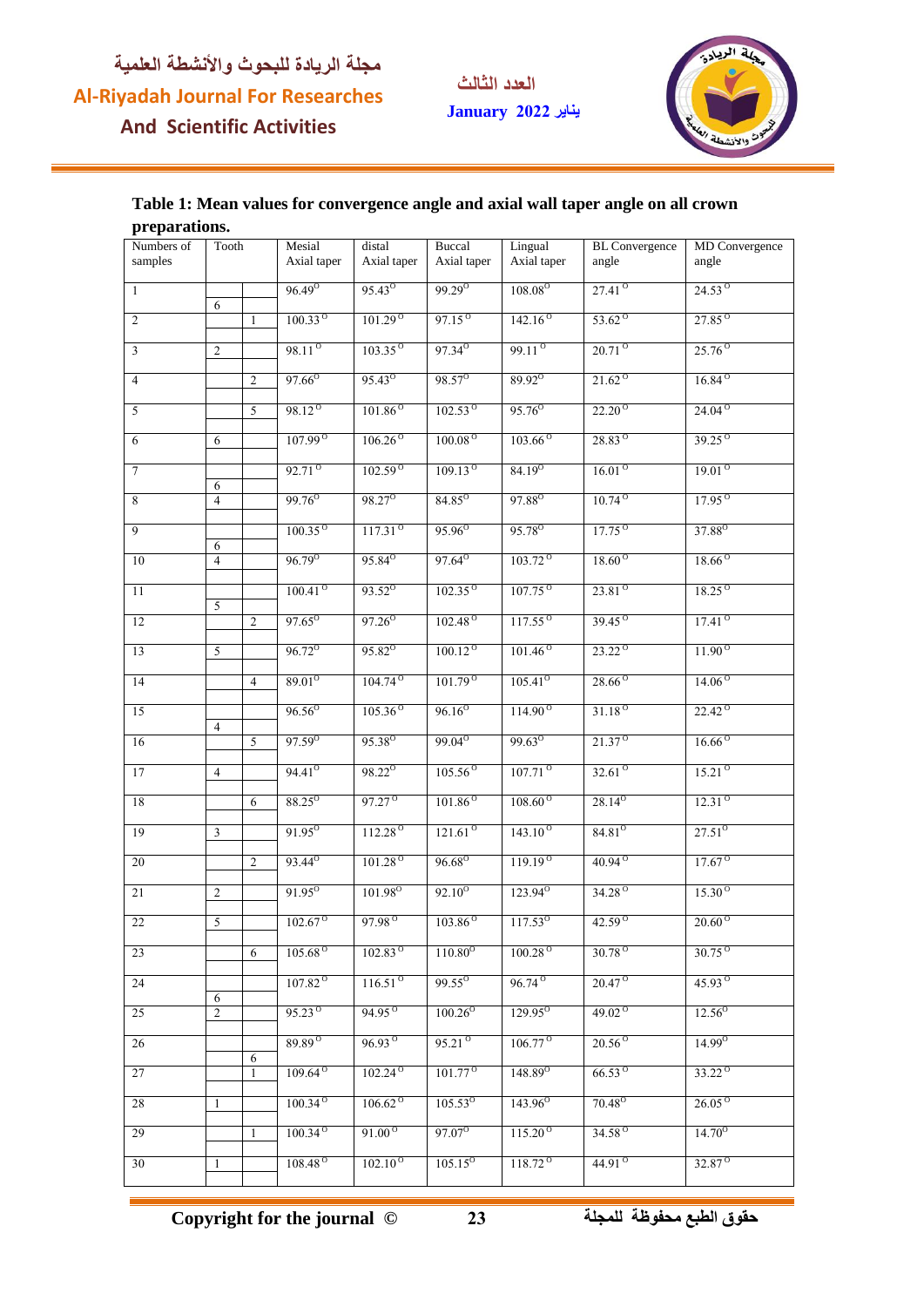**العدد الثالث يناير January**



| 31 | $\overline{7}$ |   | $94.50^{\circ}$                  | $100.79^\circ$   | $103.83^{O}$                | $94.58^{o}$           | $20.21^\circ$   | $18.02^{\circ}$ |
|----|----------------|---|----------------------------------|------------------|-----------------------------|-----------------------|-----------------|-----------------|
| 32 | $\tau$         |   | $97.41^{\circ}$                  | $91.10^{o}$      | $102.\overline{89^{\circ}}$ | $95.39^{o}$           | $23.36^{o}$     | $13.51^{\circ}$ |
| 33 |                |   | $100.44^{\circ}$                 | $100.56^{\circ}$ | $103.37^{o}$                | 114.87 <sup>o</sup>   | $37.64^{o}$     | $18.03^{\circ}$ |
| 34 |                | 4 | 99.07 <sup>o</sup>               | $103.60^{\circ}$ | $105.06^{0}$                | $112.48$ <sup>O</sup> | $41.05^{\circ}$ | $27.68^{0}$     |
| 35 | $\overline{4}$ |   | $103.22^\circ$                   | $100.05^{\circ}$ | $110.61^\circ$              | $108.23^{\circ}$      | $40.35^{\circ}$ | $28.10^{o}$     |
| 36 |                |   | $100.83^{\circ}$                 | $82.45^{\circ}$  | $95.55^\circ$               | $143.26^\circ$        | $57.99^{\circ}$ | $6.60^{\circ}$  |
| 37 |                | 6 | $103.04^{\circ}$                 | $96.82^{\circ}$  | $115.85^{\circ}$            | $98.31^{o}$           | $32.23^{\circ}$ | $19.63^{\circ}$ |
| 38 |                | 3 | $102.38^{o}$                     | $95.19^{o}$      | $92.00^{0}$                 | $124.31^{o}$          | $39.40^{\circ}$ | $18.39^{O}$     |
| 39 |                | 6 | $103.\overline{80}$ <sup>O</sup> | $87.95^{\circ}$  | $102.35^{o}$                | $110.01^{\circ}$      | $32.44^{\circ}$ | $11.32^{\circ}$ |
| 40 |                | 5 | 88.42 <sup>o</sup>               | $96.19^{o}$      | $93.40^\circ$               | $99.46^{o}$           | $14.59^{0}$     | $7.18^\circ$    |

Table 1: Mean values for convergence angle and axial taper angle on all crown preparations.

| Angle                          | N  | Mean  | <b>SD</b>    |
|--------------------------------|----|-------|--------------|
| Buccolingual convergence angle | 40 | 29.92 | $15.3^\circ$ |
| Mesiodistal convergence angle  | 40 | 40.29 | $11.8^\circ$ |
| Mesial axial taper             | 40 | 98.83 | $8.5^\circ$  |
| Distal axial taper             | 40 | 78.90 | $10.0^\circ$ |
| Buccal axial taper             | 40 | 98.70 | $12.4^\circ$ |
| Lingual axial taper            | 40 | 93.34 | $16.3^\circ$ |

### **Results**

A total of 40 crown preparations were performed by many dentists. The overall mean total occlusal convergence angle was  $29.92^\circ \pm 9.50$  where axial wall taper values was  $92.44^{\circ} \pm 2.50$ .

**In the maxilla**, the total number of prepared crowns was 30 and the anterior teeth were the highest number 15 (15/40 = 37.5 %), out of which 14 (93.33%) of the total anterior were in maxilla. The upper central incisors prepared in  $7(7/14 = 50\%)$ , upper lateral incisors were 6 (6/14= 42.8%) and 2 upper canines were prepared (2/14= 14.2%). A total of 11 (11/40=27.5%) of upper premolar were prepared by dentists in a private clinic, and  $5(5/40=12.5\%)$  were in upper molar region.

**In the mandible**, a total of 10 mandibular (lower) single crowns were prepared and included in this study. The highest number were in lower molar region, were 7  $(7/10=70\%)$ , 2 in lower premolar and 1 in lower anterior.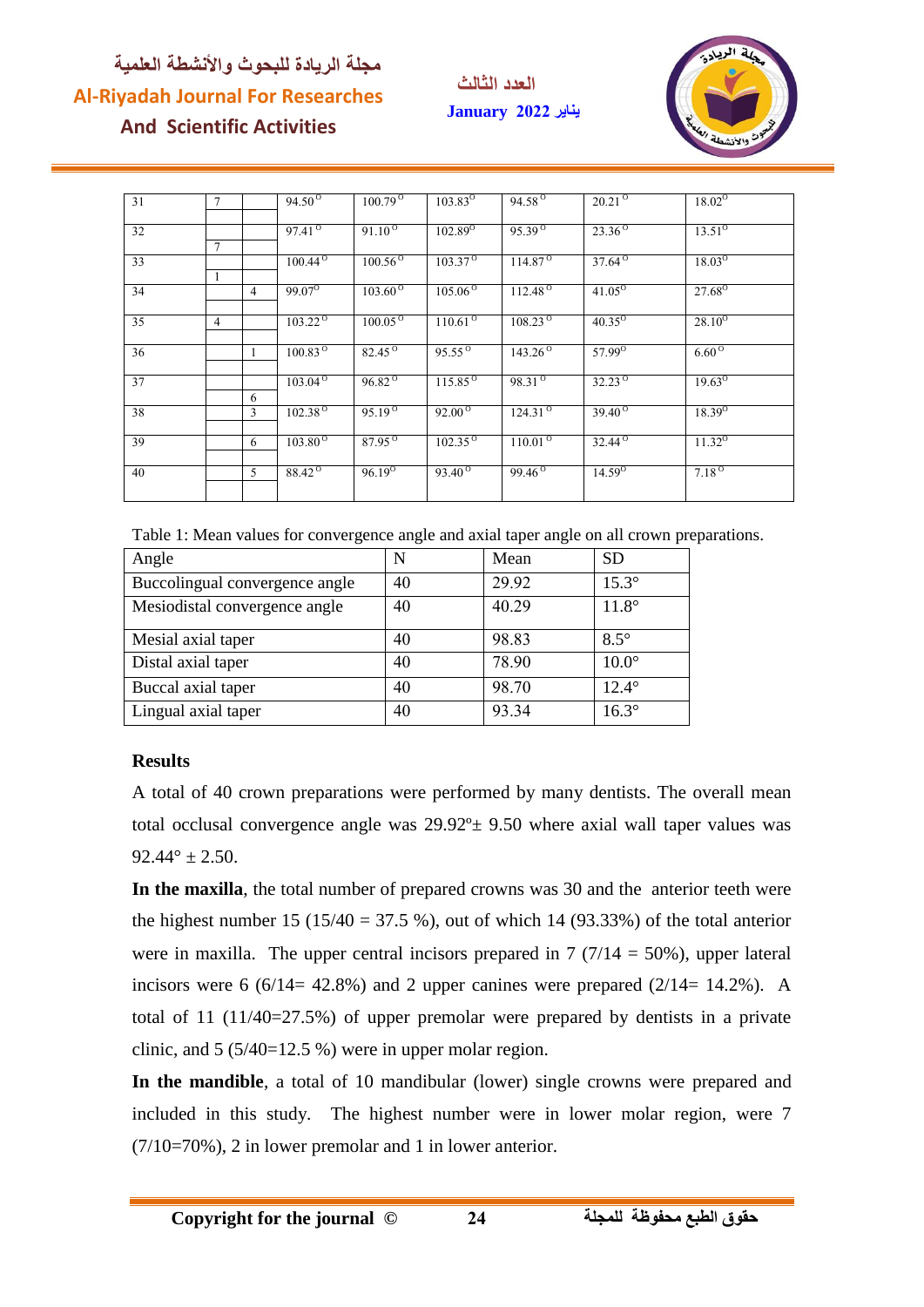**العدد الثالث يناير January**



In general, anterior teeth had significantly higher mean convergence angles buccolingually (42.32º) compared to molar teeth (24.52º), whilst premolar teeth had higher mean convergence angles mesio-distally (18.65º) compared to anterior teeth (17.63º) (Table 2).

The mean mesio-distal and bucco-lingual angles of all preparations were 40.29° and 29.92° respectively and are presented in (Table 1).

Mesial, distal, buccal and lingual axial wall tapers are also shown in Table 2. There was no statistical difference in the mean mesial axial taper between anterior (99.69º) and posterior preparations (98.02º).

The distal and buccal axial tapers were significantly higher in posterior teeth (99.90º), (101.55º) respectively compared to the anterior preparations were (93.04º), (90.46º). Conversely, mean buccal or labial wall anterior taper (90.46º) was significantly lower than the equivalent posterior taper value  $(101.55^{\circ})$  as shown in Table 2.

| Angle                    | Anterior (15)                       | Posterior (25)                     | P-value       |
|--------------------------|-------------------------------------|------------------------------------|---------------|
|                          | Mean $(SD)$                         | Mean (SD)                          |               |
| Buccolingual convergence | 42.32 $^{\circ}$ (12.2 $^{\circ}$ ) | $24.52^{\circ}$ (15.5°)            | $\leq 0.001*$ |
| angle                    |                                     |                                    |               |
| Mesiodistal convergence  | $20.39^{\circ}$ (10.2°)             | $20.00^{\circ}$ (12.2°)            | $\leq 0.001*$ |
| angle                    |                                     |                                    |               |
| Mesial axial taper       | 99.69 $^{\circ}$ (8.3 $^{\circ}$ )  | $98.02^{\circ}$ (8.6°)             | 0.962         |
| Distal axial taper       | 93.04 $^{\circ}$ (9.4 $^{\circ}$ )  | 99.90 $^{\circ}$ (9.8 $^{\circ}$ ) | $< 0.001*$    |
| Buccal axial taper       | $90.46^{\circ}$ (11.8°)             | $101.55^{\circ}$ (11.5°)           | $< 0.001*$    |
| Lingual axial taper      | $125.07^{\circ}$                    | $102.82^{\circ}$ (13.3°)           | $\leq 0.001*$ |
|                          | $(14.0^\circ)$                      |                                    |               |

**Table 2: Mean convergence angle and taper values of anterior and posterior teeth.**

Mean convergence angle and axial wall taper values differed significantly between maxillary and mandibular teeth as shown in Table 3 ( $p<0.05$ ). Maxillary teeth had significantly higher bucco-lingual convergence and lingual axial taper values, compared to mandibular teeth. On the other hand, mandibular teeth had significantly higher mesio-distal convergence and distal axial taper values. There was no statistical difference between the two groups in relation to mesial and buccal axial tapers. In the maxillary arch, the lingual taper was the highest compared to the other axial wall inclinations. In the mandibular jaw the distal taper was the highest while mesial taper was the lowest.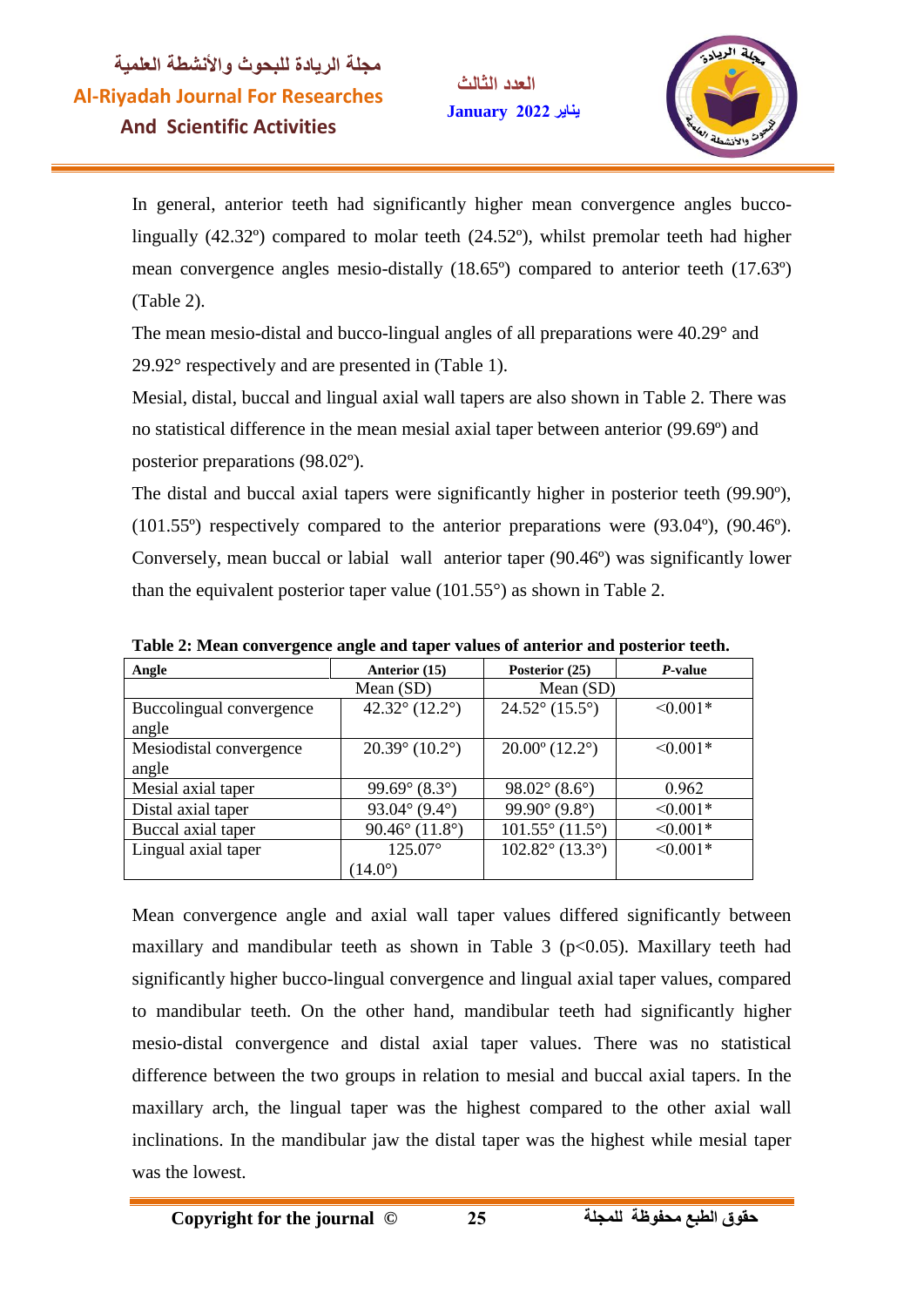**العدد الثالث يناير January**



| Table 5: Mean convergence angle according to jaw. |                         |                             |          |  |
|---------------------------------------------------|-------------------------|-----------------------------|----------|--|
| Angle                                             | Maxillary (30)          | Mandibular (10)             | p-value  |  |
|                                                   | Mean(SD)                | Mean (SD)                   |          |  |
| Buccolingual<br>convergence angle                 | $32.46^{\circ}$ (15.2°) | $27.38^{\circ}$ (15.1°)     | $0.045*$ |  |
| Mesiodistal<br>convergence angle                  | $58.81^{\circ}$ (9.8°)  | $21.77^{\circ}$ (15.9°)     | $0.002*$ |  |
| Mesial axial taper                                | $98.36^{\circ}$ (7.4°)  | $99.31^{\circ}$ (11.3°)     | 0.695    |  |
| Distal axial taper                                | $57.22^{\circ}$ (9.3°)  | $100.58^{\circ}$ (11.3°)    | $0.002*$ |  |
| Buccal axial taper                                | $96.06^{\circ}$ (12.4°) | $101.35^{\circ}$ (12.4°)    | 0.389    |  |
| Lingual axial taper                               | $84.47^{\circ}$ (16.7°) | $102.21$ " $(14.5^{\circ})$ | $0.015*$ |  |

#### **Table 3: Mean convergence angle according to jaw**.

#### **Discussion**

Theoretical guidelines for axial wall taper and convergence angle during tooth preparation are arbitrary and are not consistent with the reality. In clinical practice, they are vary from tooth to tooth in different dimensions and depends upon operator experience, vitality, and restorative status of tooth.

The clinical success of the retention of a crown is a multi-factorial such as; taper, height, surface area, and location of the remaining tooth structure. Researchers differ about ideal taper and occlusal convergence of the crown preparation, although rarely ideal taper angle can be achieved but, they achieved clinically acceptable results.

In this study, the mean of total occlusal convergence angle in 40 preparations was  $35.10^{\circ}$  against the recommended maximum for porcelain bonded crowns of  $20^{\circ}$ , which although significantly higher, is similar to the results found in previous studies (Fahd Abudulla *et al.,*

In the current study, convergence angles were ranged (32.46º- 27.38º) in upper jaw and lower jaw respectively, tooth type and whether anterior  $(42.32^{\circ})$  or posterior  $(24.52^{\circ})$ . These results corroborate previous findings (Saunders *et al*., 1998) but clinically, since all the preparations were for porcelain bonded crowns, retention may not have been compromised but tooth vitality may have been.

The position of the tooth in either the upper or lower jaw also influenced the convergence angle. In the lower jaw the presence of the tongue may be an obstacle during preparation, compared to the upper teeth. Furthermore, tooth anatomy may have had an impact on convergence angles. Incisors are usually easier to access and thus to prepare, in this study, the low convergence mesio-distally angles (20.39º), but because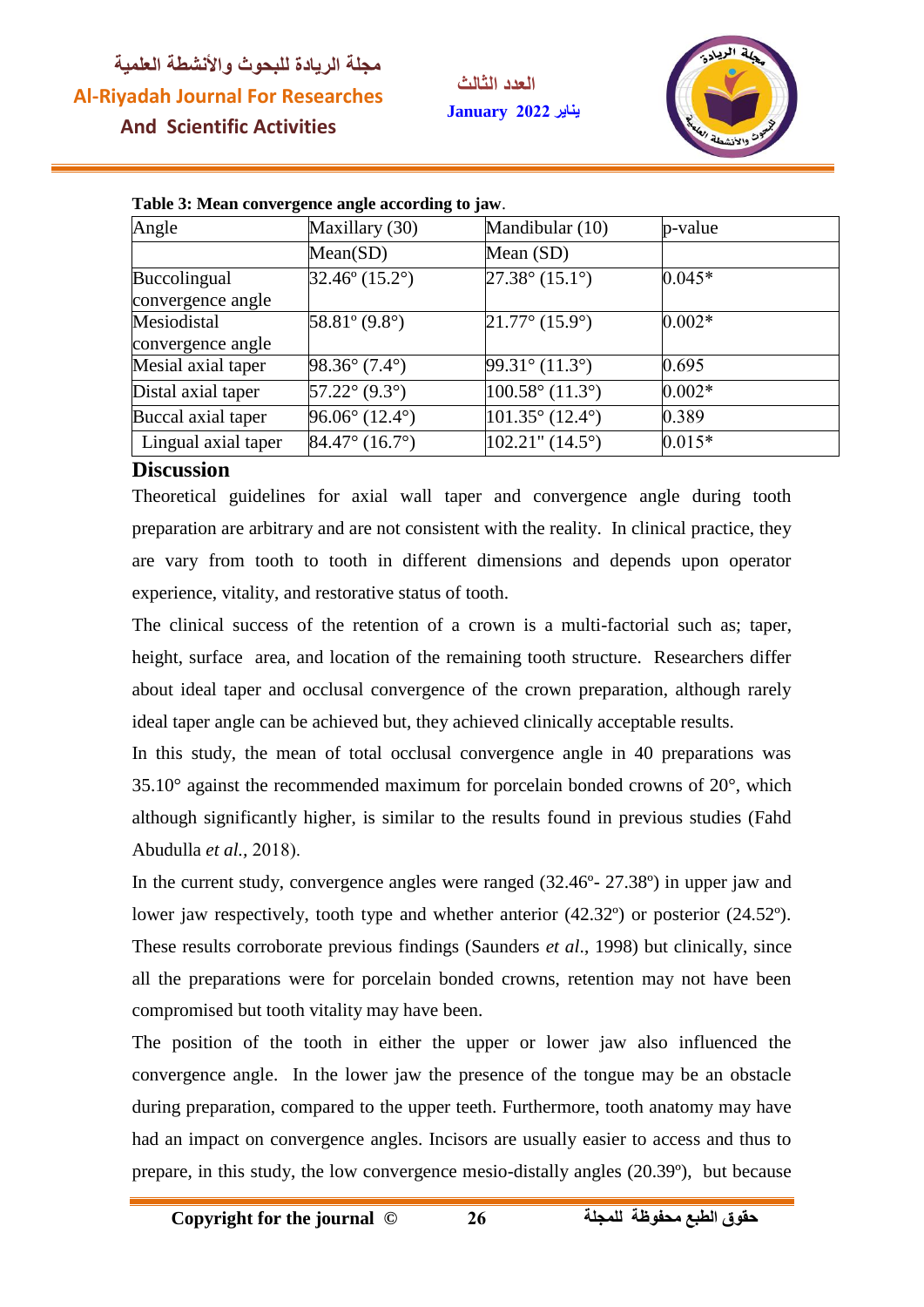**العدد الثالث يناير January**



of palatal cingula, higher convergence angles labio-palatally (42.32º) are likely in upper anterior teeth.

Difficulty angling the hand piece during molar preparation can lead to increased taper, especially distally, was (98.02º) in our study. Premolars are easier to access than molars, which may account for the more acceptable total occlusal convergence angle.

Several studies have found that the clinically established mean convergence angle among dental students and general practitioners ranged between 12° and 26° and that there is wide variation in convergence angles among general practitioners (Guth *et al*  $2013$ ).

A mean convergence angle of  $24.2^{\circ}$  ( $\pm$  11.95°) on 125 porcelain fused to metal crowns performed by undergraduate dental students on patients, as opposed to typodonts, was regarded as similar to that produced by experienced dentists (Virdee *et al*., 2018). Thus experience itself may not be a factor in over-preparation.

The mean convergence angle in this study were 42.32º and 24.52º for bucco-lingual and mesio-distal convergence angle respectively. This is nearly in agreement with the literature, mean convergence values were 32.6° and 24.6° for the bucco-lingual and mesio-distal convergences., in which nearly all operators tend to produce greater convergence bucco-lingually. The suggested reasons are, removal of more buccal tooth structure in order to eliminate molar undercut and poor palatal teeth albeit cingulum management in anterior maxillary, for metal ceramic preparations ( Ghafoor *et al*  $2012$ ).

The mesio-distal values were comparable with other studies reporting mean convergence angles practiced by clinicians. In the current study, the mesial angles was 99.69º and 93.04º distal value in anterior teeth, but these value exceeded most reported values in the literature (Leempoel *et al*., 1987). This could be explained by the fact that previous reports were mainly performed on posterior teeth were the inclusion of anterior tooth in this study has contributed to an increase in bucco-lingual convergence value, since palatal cingula in anterior teeth have influenced the results. These values exceeded the recommended values 4°-14° proposed in earlier studies (Goodacre *et al*., 2001; Shillingburg *et al*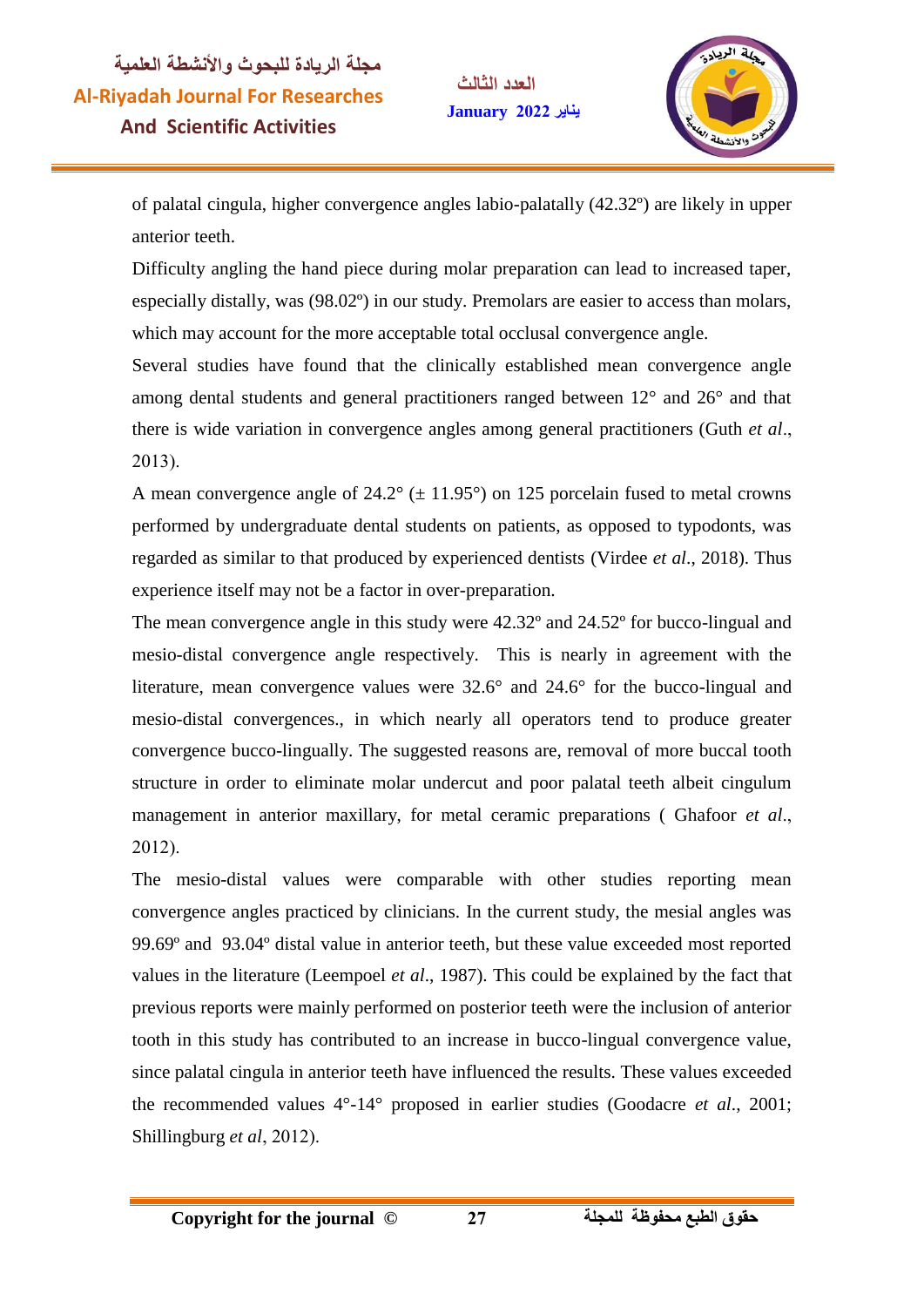**العدد الثالث يناير January**



In this study, the bucco-lingual convergence angle in maxillary teeth of 32.46<sup>o</sup> in comparison to 27.38º for mandibular teeth with a very high palatal axial value of 84.47º. This is in agreement to previous study by Al-Omari *et al*., (2004), where they found that maxillary teeth had a mean bucco-lingual convergence angle of 33.8° compared to 28.9° for mandibular teeth with a very high palatal mean axial taper of 107.6'.

Maxillary bucco-lingual convergence was significantly higher than mandibular teeth possibly because direct vision is more likely for mandibular preparations. Direct line of sight from above and anterior to the long axis of the lower molar is likely to result in an increased distal taper and thus increased mesio-distal convergence. Premolars (bicuspids) had the lowest convergence values compared to all the other teeth all of which had similar angles. This was contrary to expectations as anterior teeth are the easiest to prepare and were previously reported to have the lowest convergence angles (Saunders *et al*., 1998; Al-Omari *et al*

#### **Conclusions**

Within the limitations of this study, it can be concluded that there was a considerable disparity between the convergent angles and taper values recorded in this study. The mean convergence angles for porcelain bonded crowns produced by private dental general practitioners in Tripoli, Libya, were significantly greater in bucco-lingual dimension than mesio-distal. This results exceeded the recommended guidelines proposed in the literature and it was difficult for them to achieve ideal taper results. The findings of this study highlight the technically demanding nature of crown preparation and level of skilled dentists required to achieve ideal convergence value.

Further researches with large sample size, are needed to determine optimal degree of taper and therefore TOC specifically for porcelain bonded crowns.

#### **Acknowledgments**

**This research was carried out and supported by members of dental technicians at Al-zendah private dental laboratory, Tripoli, Libya.**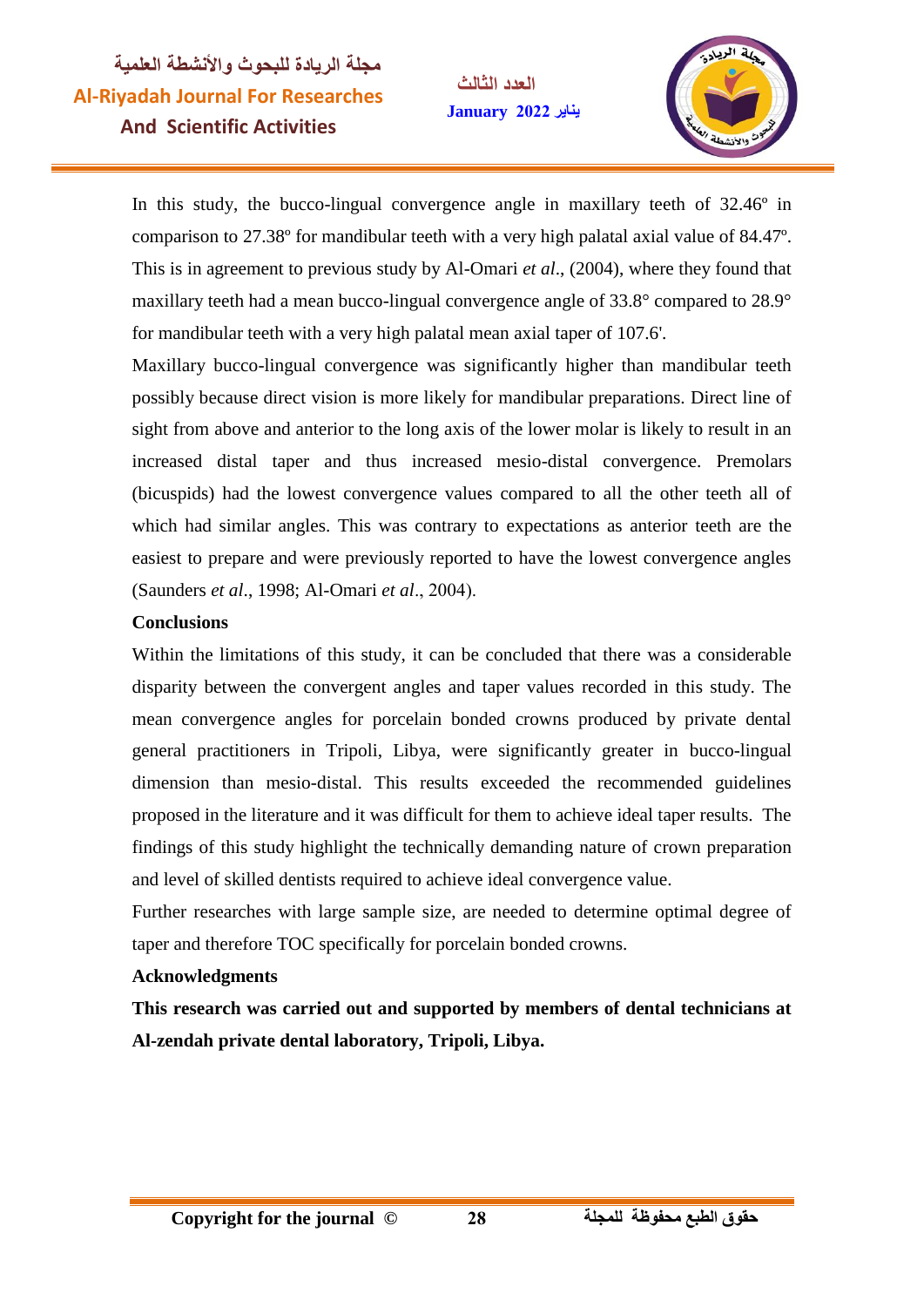

#### **References**

- The glossary of prosthodontic terms. J Prosthet Dent. 2005;94:10- ye 92
- Ohm E, Silness J. The convergence angle in teeth prepared for alit tidal crowns. J Oral Rchabil, 1978;5:371-
- Jorgensen Kn. The relationship between retention and convergence angle in cemented 'encer crowns, Acta Odontol Scan& 1955;13:35-40.
- Goodacre Campagni WV, Aquilino SA. Tooth preparations for complete crowns: an art form based on scientific principles. J Prosthe Dent. 2001;85:363-
- Fahd Abdulla, Hassan Khamis, Alexander Milosevic, Moosa Abuzayada: Convergence angles of all-ceramic full crown preparation performed in Dubia private practice. J Clin Exp Dent 2018; 10 (12):e1192-
- Shillingburg HT, Hobo S, Whitsett LD, Jacobi R, Brackett SE, in: Fundamentals of fixed prosthodontics, 4th Edn. Preparations for Cast Gold Restorations. Chicago: Quintessence Publishing. 2012:143-
- Dykema RW, Goodacre CJ, Phillips RW. in: Johnston's Modern Practice in Crown and Bridge Prosthodontics. 4th Edn. Philadelphia: WB Saunders. I 986:24-
- Dodge WW, Weed RM, Baez R.J, Buchanan RN. The effect of con-vergence angle on retention and resistance form. Quintessence Int. 1985;16:191-
- Beuer F, Edelhoff D, Gernat W, Naumann M. Effect of preparation angles on the precision of zirconia crown copings fabricated by CAD CAM system. Dent Mater J. 2008;27:814-
- 10. Zidan 0, Ferguson GC. The retention of complete crowns prepa-red with three different tapers and luted with four different cements J Prosthet Dent. 2003;89:565-71.
- Ayad MF, Johnston WM, Rosenstiel SF. Influence of tooth prepa-ration taper and cement type on recementation strength of complete metal crowns. J Prosthet Dent. 2009:102:354-61.
- 12. ZN, Al-Hiyasat AS, Aboud H. Standards of teeth prepa-rations for anterior resin bonded all-ceramic crowns in private practice in Jordan. App Oral Sri. 2011;19:370-377.
- A1-Dwairi ZN, Bashatwa MM. Lynch E. Assessment of posterior teeth preparations for metal-ceramic crowns. Fur J Prosthodont Rest Dent 2015;23;141- 149
- Al-Moaleem MM. Shrift' Ni. Porwal A, AINIalchioti EA, Tikare S. Evaluation of the degree of taper and convettence ail ie of full cc ramo-metal crown preparations t:) different spectahst centers at Asstr Region, Saudi Arabia. Saudi J Nied Nie.iSci. 1.5:3: I 98-203.
- 15. Weed RM, Baez RJ. A method for determining adequate resistance form of complete cast crown preparations J Prosthet Dent. 1984;52:330-